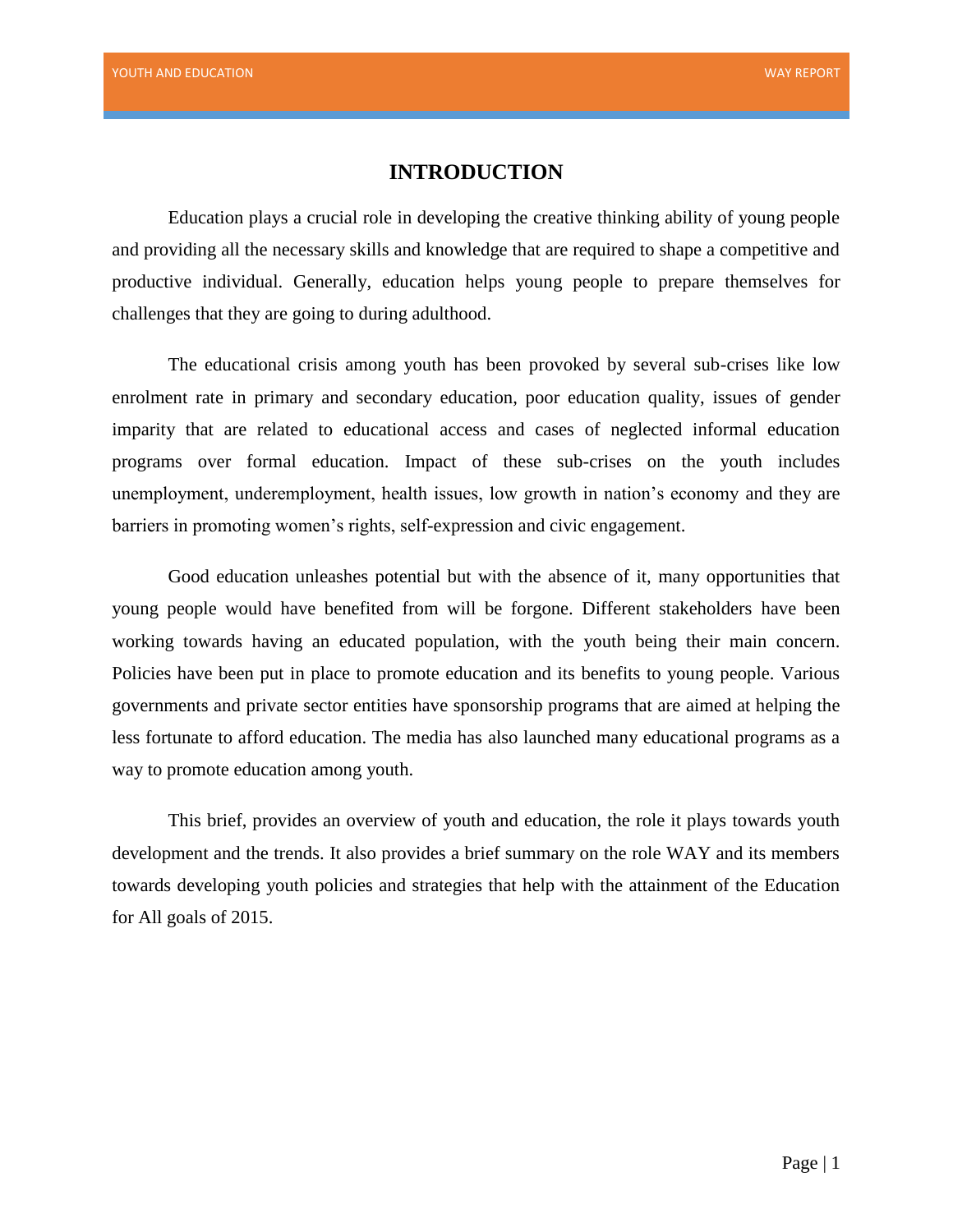#### **RESEARCH METHODOLOGY**

For the purpose of collecting all important data and information required to be processed for establishment of this report content, secondary data collection is chosen to gather all available information regarding youth and education. Different sources from different websites were used to extract and gather all information regarding youth and education. A similar method was also used to gather all responses from the various stakeholders. The sources were carefully chosen in order to ensure the quality of the content, relevance, and ease of comprehension. The main reason for choosing secondary data collection method is based on a fact that varieties of sources are largely available in the internet.

#### **FACT SHEETS**

- $\ddot{+}$  11% of the world's youth (15-24 years old) are non-literate.
- **↓** Data from 2005-2008 indicates that in developing countries, the percentage of nonliterate youth is 13%, with Sub-Saharan Africa's percentage standing at 29%.
- $\pm$  By 2015, youth non-literacy rates are projected to fall to 8% for the world and to 9% in developing countries as a whole. However, youth non-literacy rates in sub Saharan Africa are projected to decline only slightly, lingering at 24%.
- In 2008, almost 74 million adolescents (10-19 years old) were not in school of any type. This represents 1 in 5 adolescents (1 in 3 in sub-Saharan Africa).
- As of 2008, 1 in 3 adolescents (10-19 years old) are still in primary school.
- Vulnerable young people are often excluded from educational systems. Inclusive polices are needed to ensure access to education for poorest youth in cities and remote areas, youth affected with HIV, refugee youth, and migrant youth.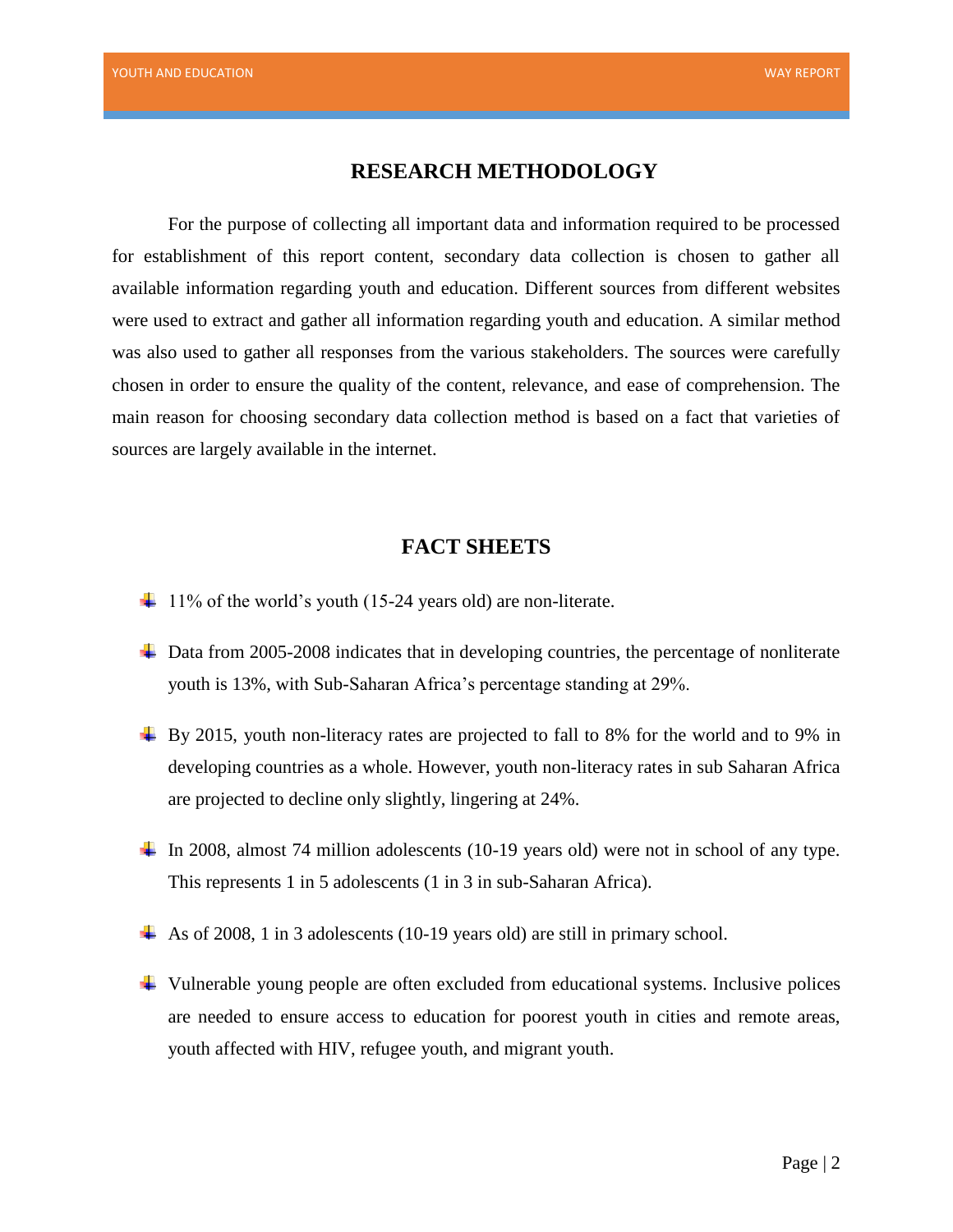Commitments made at the international level, including the World Programme of Action for Youth, the Millennium Development Goals and the Education for All goals, identify education as a key priority area for action.

# **RESPONSES FROM VARIOUS STAKEHOLDERS**

# **INTERNATIONAL RESPONSES**

One of the principal aims of Education International is to promote the right to education for all persons in the world. EI advocates for free quality public education for all. EI believes that education is a human right and a public good which should be accessible to all. It is the responsibility of public authorities to ensure that every child, youth and adult has access to high quality education appropriate to his or her needs. EI supports the Dakar Education for All (EFA) targets and the Millennium Development Goals (MDGs) agreed in 2000 and has been consistently campaigning for their achievement by 2015.

The 6th World Congress of Education International, held in Cape Town, South Africa, in July 2011, adopted a comprehensive Policy Paper on Education, Building the Future through Quality Education. This policy statement is underpinned by concepts which are central to EI's philosophy and which represent the core values and demands of the education union movement. These include quality education as a human right, education provided by public authorities and available freely to all, inclusive education and equality in education and society and high professional status for teachers.

Education International's policy states clearly that education is a human right and public good, as stated in the Universal Declaration of Human Rights and the Convention on the Rights of the Child. Quality education nurtures human talent and creativity, thereby contributing to the personal and professional development of the individual person, as well as to social, cultural, economic, political and environmental development of society at large. It promotes peace, democracy, creativity, solidarity, inclusion, a commitment to a sustainable environment, and international and intercultural understanding. It provides people with the critical knowledge,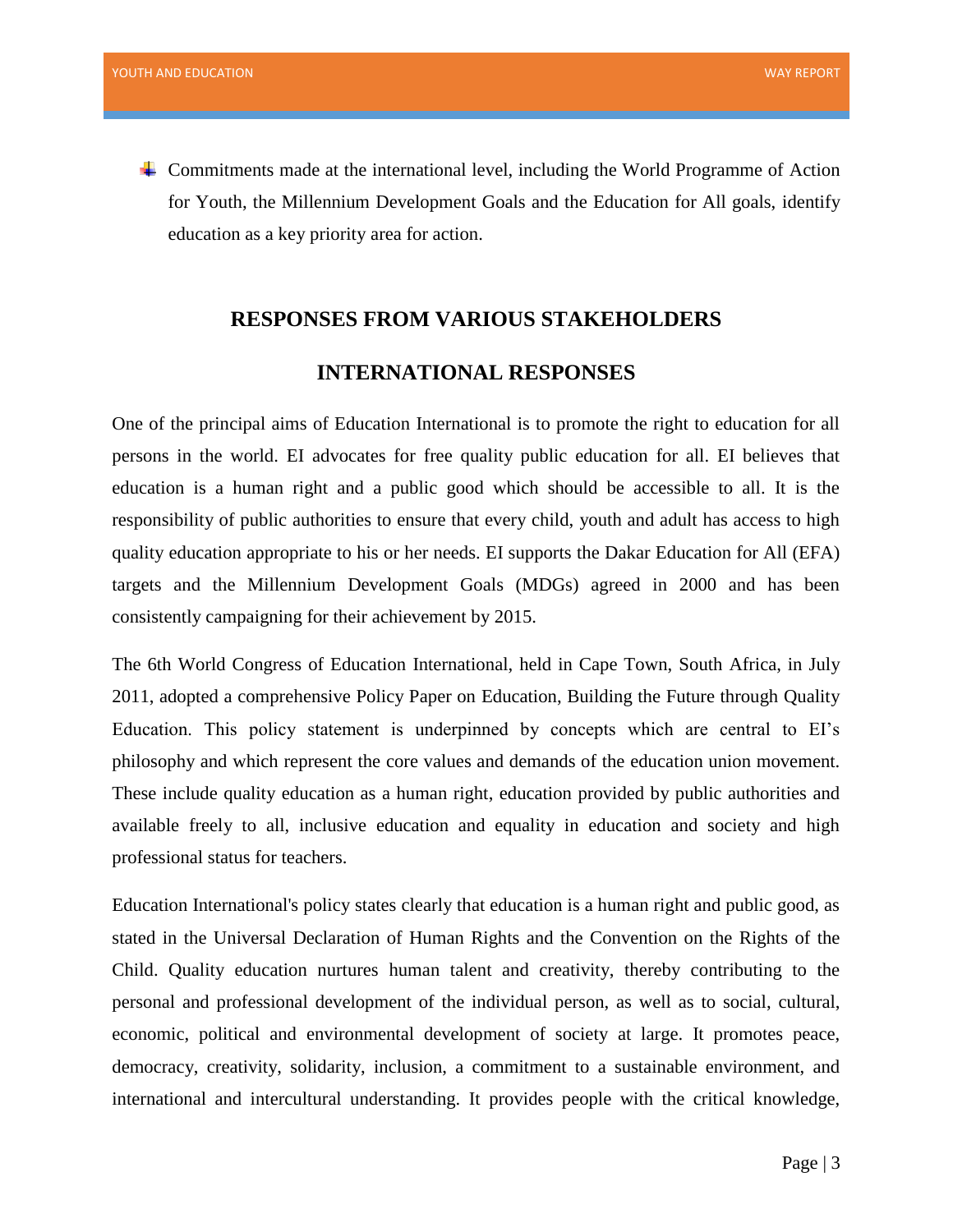abilities and skills that are needed to conceptualise, question and solve problems that occur both locally and globally.

# **GOVERNMENT RESPONSES**

Much has been achieved by the UK youth justice system: overall crime and proven offending by young people are down, and fewer young people are entering the criminal justice system and ending up in custody.

However, for serious and persistent young offenders, youth custody is not delivering good enough outcomes.

The document highlights how we are setting out plans to introduce a pathfinder Secure College, a new secure educational establishment which will put education at the heart of youth custody. The pathfinder Secure College will open in the East Midlands in 2017 and, if proven successful, will provide a blueprint for a network of Secure Colleges across England and Wales to replace most existing youth custodial provision.

As well as taking forward our plans to introduce a Secure College, we are improving education provision in Young Offender Institutions (YOIs). At present, 15-17 year olds in YOIs receive an average of only 12 hours contracted education a week. We have launched a competition for new contracts which will seek to more than double the number of hours young people in YOIs spend in education each week.

We are committed to improving the resettlement of young people in order that progress in custody is built upon on release. We want all young people to be returning to suitable accommodation, with more going into education, training or employment and fewer going on to reoffend.

#### **PRIVATE SECTOR RESPONSES**

The entry of private sector in education has been based on a realistic recognition of the needs and interests of the population. It has added new dimensions and alternatives for the education-hungry population. Private educational enterprises offer greater variety of educational choices that match the greater variety of educational needs and interests inherent in a radically expanded and more heterogeneous student population. Not just variety but modernity in course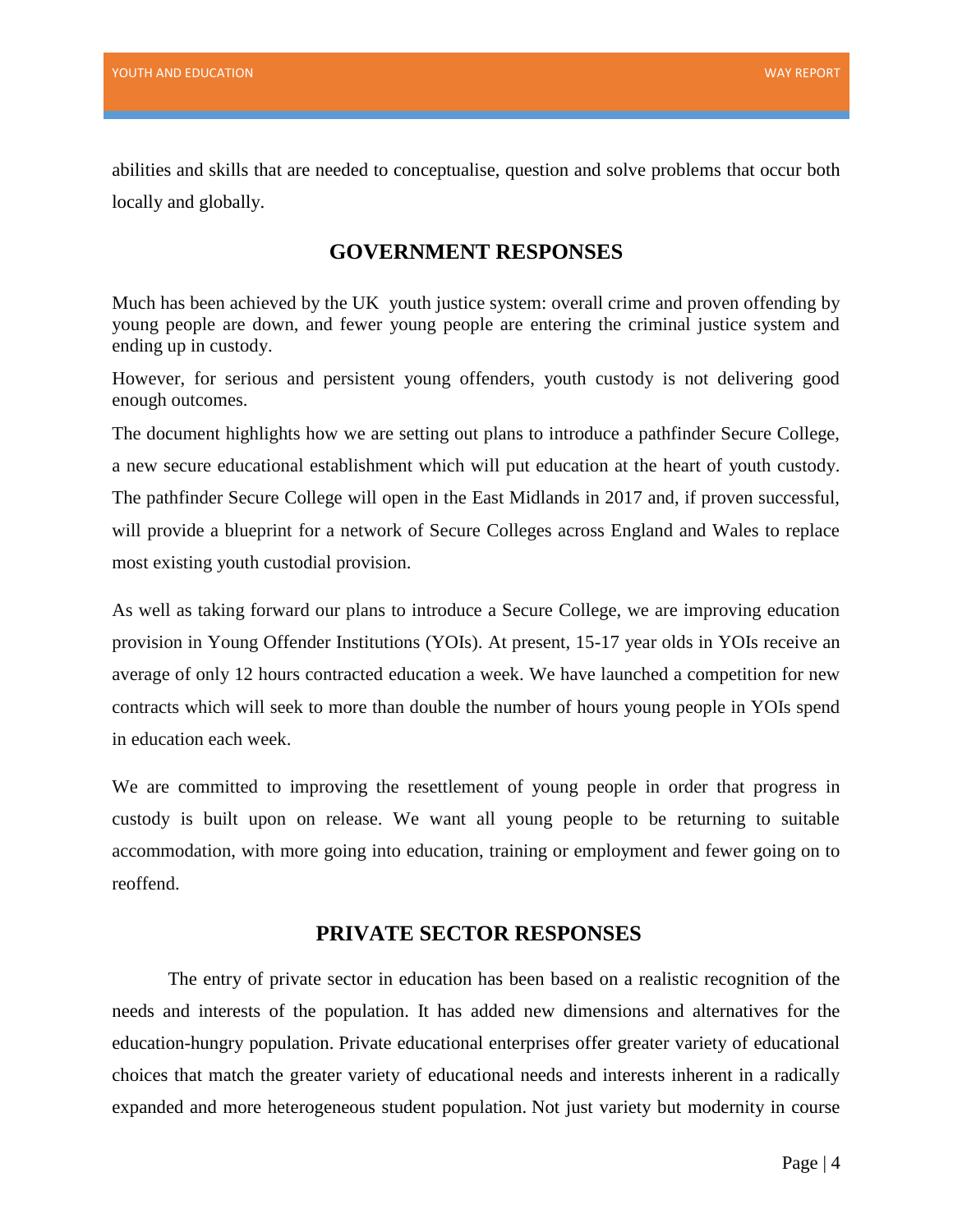content appeals to the students craving direct relationship between the job market and formal education. Short-term, part-time, placement-oriented courses are a niche opportunity successfully catered to by private institutions. Student must however define their career goals before committing to any institution/ course.

They must clarify issues like accreditation, defining content, delivery and duration. They must look for a definite placement programme if they are looking for direct entry into the workplace. They must accept that private institutions are there to fulfil their demands, but outlining those demands and ensuring the right match is their responsibility. Formal accreditation may not be a major concern for those contemplating self-employment rather than regular employment. However, such individuals must find out whether the course offers useful practical content and work-orientation. Schooling at the new private institutions offers a larger variety of curricula including British and American educational systems and a wide range of personality development activities. Parent and students must be the best judge of whether this matches their long-term objectives or not. Private institutions are popular for providing alternate or non-conventional educational avenues.

To make it beneficial for yourself, be clear about your objectives and expectations of pursuing such education. Private sector involvement has undoubtedly helped to raise the general level and variety of educational opportunities. It has helped many students to tap rapidly emerging and evolving local as well as global career opportunities. There is the possibility of disturbing the educational balance by focusing on high-end technologies or specific industry demands for short-term gains. This would seriously inhibit possibilities of long-term success for private institutes, so it is to be hoped that they would avoid this trap. There appears to be scope for public-private partnership in education for more effective utilisation and management of funds invested in premier government institutions and upgradation of technologies to deliver newer programmes and improved quality of service.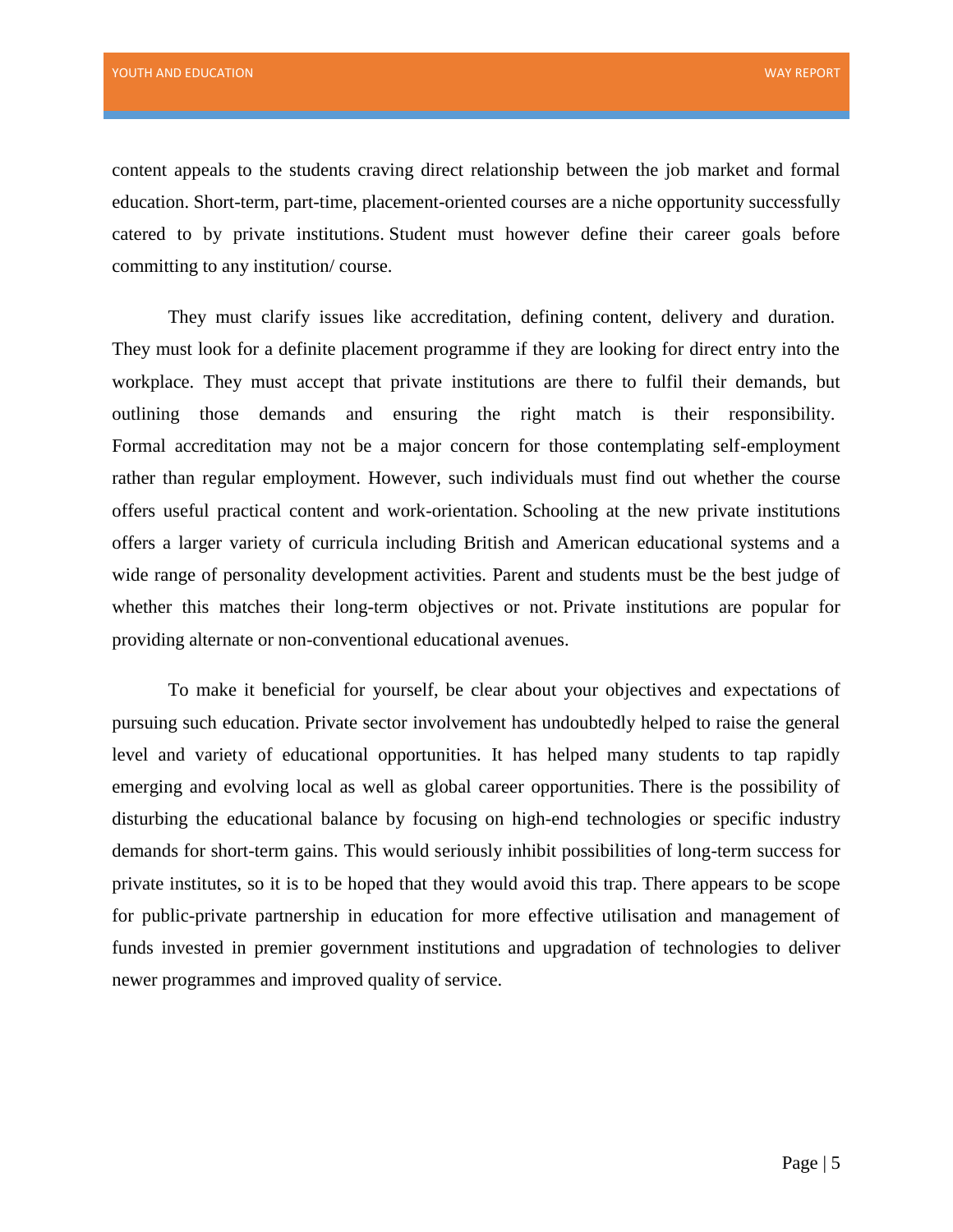#### **NGO RESPONSES**

Obtaining universal education is a priority for the United Nations system. In 1995 governments committed to the World Programme of Action for Youth and identifed education among its 15 priority. In doing so, they highlighted the need for 'improving the level of basic education, skill training and literacy among all youth, including young women and youth in distressed circumstances.' In addition, at the World Education Forum (Dakar, Senegal, 2000), 164 governments pledged to achieve "Education for All" (EFA) by launching a world movement to meet the basic learning needs of all children, youth and adults. Participants at the Forum identified six goals to be met by 2015, with young people being the focus of Goal 3:'Promote learning and life skills for young people and adults'. The goal commits countries to ensure that the learning needs of all young people and adults are met through equitable access to appropriate learning and life skills programmes. However, the realization of all six goals provides the best opportunity and environment for youth to benefit from education.

At the 62nd session of the General Assembly in 2007, the critical role of both formal and nonformal education in the achievement of poverty eradication and other development goals was reiterated. Also emphasized was the need for basic education and training for eradicating illiteracy; the importance of commitment in striving for expanded secondary and higher education, especially for girls and young women; and the creation of human resources and infrastructure capabilities and the empowerment of those living in poverty. The United Nations primarily concentrates its efforts in education in five key areas: promoting policy dialogue, monitoring progress, carrying out advocacy, developing capacities and mobilizing funding. To achieve its aims, the United Nations promotes education through many instruments, agencies and funds, including through the United Nations Educational, Scientific and Cultural Organization (UNESCO), the United Nations Children's Fund (UNICEF), the United Nations Development Programme (UNDP), the United Nations Population Fund (UNFPA) and the World Bank. These agencies are co-convenors of the EFA movement, which is led by UNESCO, and work together with governments as well as with entities such as nongovernmental organizations, research organizations and the private sector.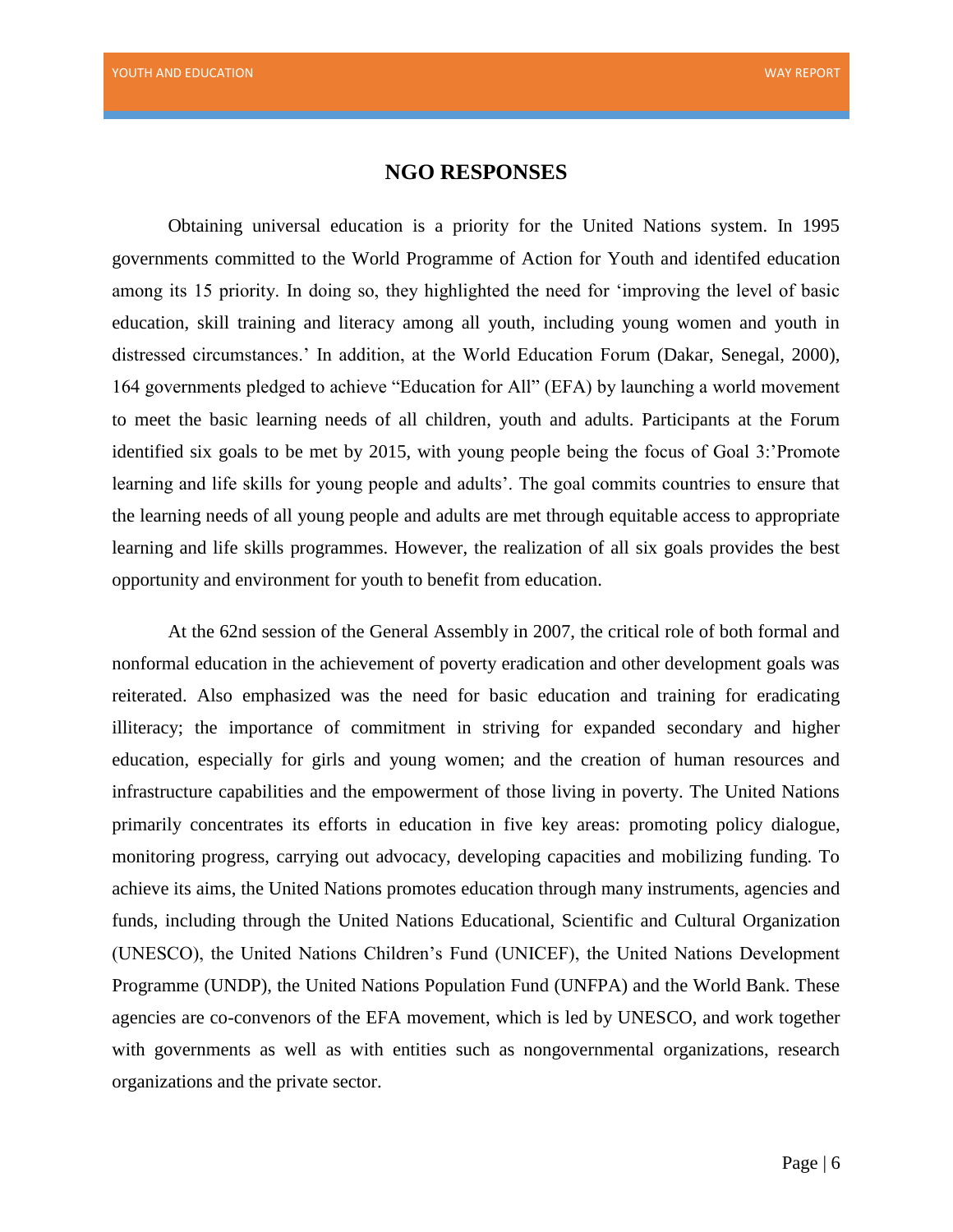In addition, the UN has adopted a range of measures to further education, such as the UN Literacy Decade (2003- 2012), the UN Girls' Education Initiative, and the UN Decade of Education for Sustainable Development (2005-2014).

#### **YOUTH RESPONSES**

An abundance of research provides solid evidence that youth development organi zations are important agents in helping students achieve academic success. For example, in a 2005 study of a Boys and Girls Club Education Enhancement Project, student participants had higher-grade averages and scores in reading, spelling, history, science, and social stud - ies compared to the control group that did not participate. The study also reported that a "slightly higher percentage" of participants finished their homework. (Arbreton, A., Sheldon, J. and Herrera, C. (2005) "Beyond Safe Havens: A Synthesis of 20 Years of Research on the Boys and Girls Clubs." Public/ Private Ventures).

Participants in the Teen Outreach Program, a service-learning program, volunteered in a community service organization (with supervision) and participated in structured discussions about their experiences had significantly less risk of pregnancy (female participants), school suspension, and course failure compared to controls, and the more volunteer hours participants worked, the smaller the risk for course failure. (Allen, J.P., Philliber, S., Herrling, S. and Kupermince, G.P. (1997). "Preventing Teen Pregnancy and Academic Failure: Experimental Evaluation of a Developmentally Based Approach." Child Development 64(4): 729–724.)

Similarly, Youth in the Across Ages intergenerational mentoring and com - munity service substance abuse preven - tion program had a significantly improved sense of well-being, outlook on school, the future, and elders, and attitudes toward drug use compared to control youth. (Taylor, A.S., LoSciuto, L. Fox, M. Hilbert, S.M., and Sonkowsky, M. (1999) "The Mentoring Factor: Evaluation of the Across Ages' Intergenerational Approach to Drug Abuse Prevention." Binghamton, NY: Haworth. Intergenerational Program Research: Understanding What We Have Created, pp. 77–99.)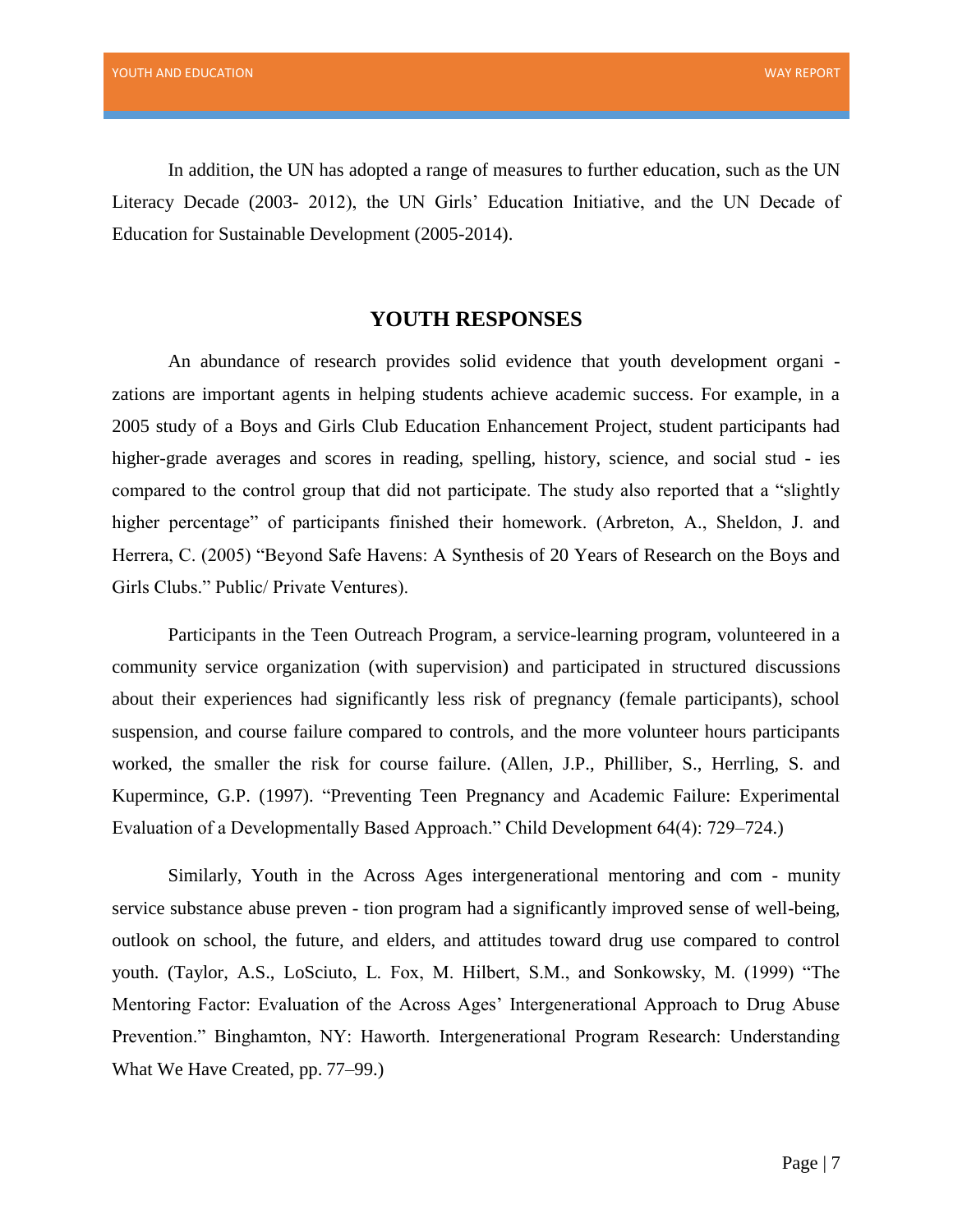#### **MEDIA RESPONSES**

"Low enrollment rate, poor quality, lack of accountability and total absence of discourse are the key problems of education sector and can't be solved without the active participation of all segments of society including media. media should play an active role in promoting education for the marginalized segments of the society as it can help to eliminate economic disparity through the introduction of quality education. This will broaden the vision and horizon of the students to excel in life." This was the consensus at the ILM-o-AGAHI education journalism workshop held in Multan today.

The ILM-o-AGAHI, one day workshop was organized by Mishal Pakistan in collaboration with Ilm Ideas (a 3 year UKaid funded program). More than thirty education reporters from all leading media entities, from print, television, radio and online journalism, were selected for the workshop.

According to Annual Status of Education Report 2013, the girl's enrollment ratio in Multan is very worst and only 38% girls between the ages of 6 to 16 years are enrolled in government schools. The report stated that only 62% children of class 5 in government schools can read an Urdu story and it seems that the quality of education is also another big issue in Multan.

Senior journalist, Rao Shamim Asghar while sharing his views about the major problems in education sector in Southern Punjab said that the most effective way to achieve development and long term improvement in public health is to educate girls. "Through the powerful voice of media, journalists should make accountable to legislators, policy makers and education officials for the betterment of education service delivery in Pakistan" he added.

Senior Award Winning journalist Mubashar Zaidi Education sector is one of the most neglecting areas in reporting in media. Journalists often find it boring to report or securitize the education sector. "Lack of stakeholder's interest and commitment to the education sector makes it different for reporters to do follow up on education policy or scrutinize education budget allocation" he added.

Asif Farooqui, Program Manager, ILM-o-AGAHI, while discussing the salient features of the initiative said that, a learning platform for journalists on education would be developed as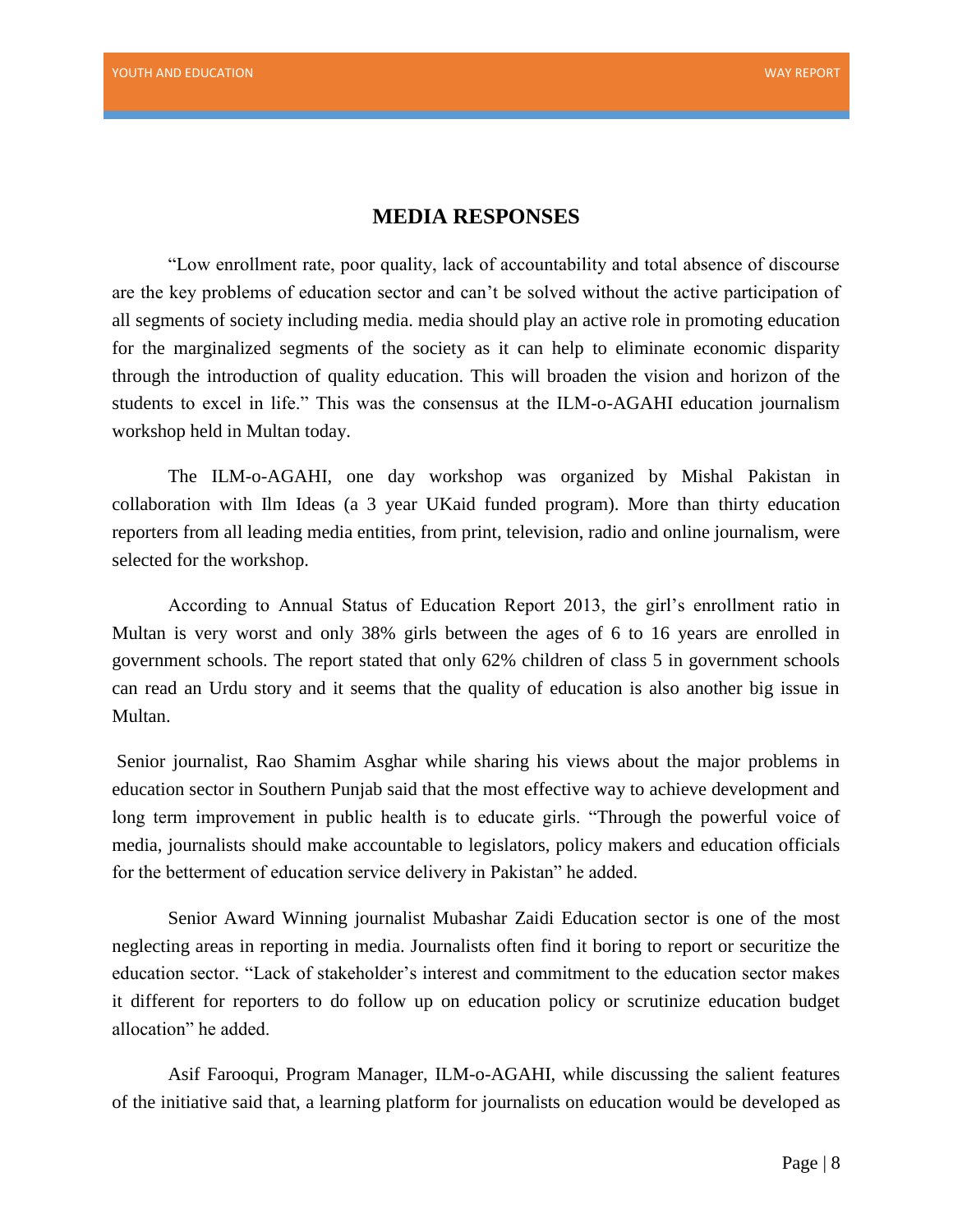a ready reference for journalists working on education related issues. He further said, "Mishal is also introducing special categories on education journalism in the upcoming annual journalism "AGAHI Awards 2014" to promote education journalism in Pakistan."

Sajjad Haider, ASER Pakistan representative, discussed ASER's findings on education with the Journalists during the session. She said according to the Annual Status of Education Report – ASER 2013 National Survey, that 20.1 % children have no access to school between the ages of 5-16 years.

# **CONCLUSION**

Education continues to be a pursuit among many that is hard to attain, yet it is viewed as a way of developing oneself and nations at large. Statistics on youth and education continue to portray scenarios that require significant efforts in order to attain the goal of Education for all (EFA). Intreastingly, the WPAY groups the 15 priority areas into three (3) broad categrories of[\(Zelenev & Krasnor, 2006\)](#page-9-0):

- Youth in the Global Economy
- Youth and their well being
- Youth in civil society

Education is grouped under , youth in the global community with Poverty and Hunder, youth employment and globalization.

# **RESPONSES OF WORLD ASSEMBLY OF YOUTH**

WAY will take the necessary actions to ensure all youth acquire knowledge and skills needed to promote sustainable development and other youth issues. Increase by 30% the number of youth who have relevant skills, including technical and vocational skills, for employment, decent jobs and entrepreneurship. Ensure that all youth both men and women achieve literacy and numeracy